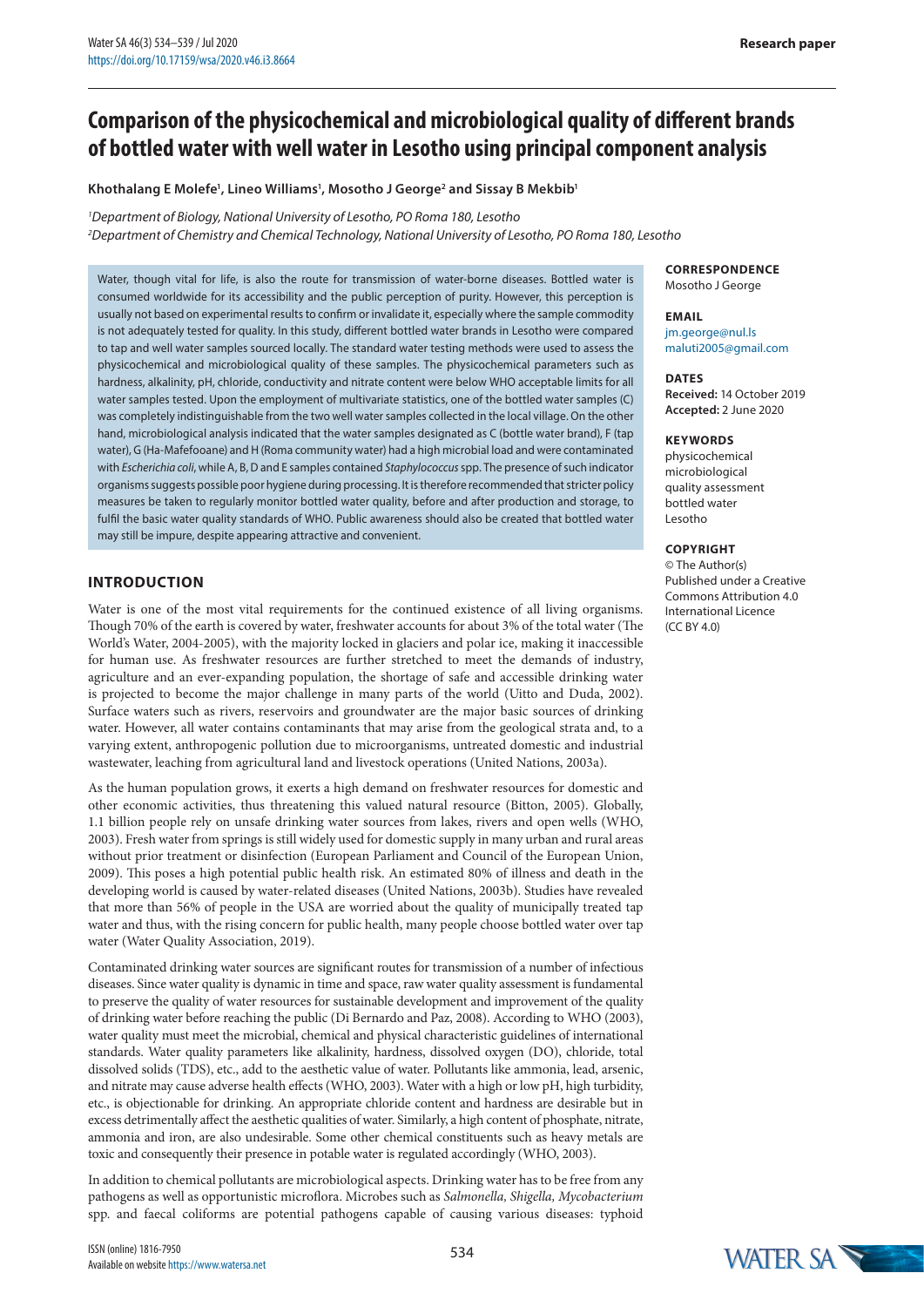(*Salmonella enterica* serovar Typhi), cholera (*Vibrio cholerae*), diarrhoea (*E. coli* O157:H7), dysentery (*Shigella dysenteriae*) and hepatitis viruses A, B, C, D and E (Da Silva et al., 2008). According to WHO (2003) faecal contamination of water sources and in treatment of water is a persistent problem worldwide. Coliforms (*E. coli*) have long been recognised as a suitable microbial indicator of drinking water quality; their presence in water samples indicates the presence of faecal matter and the possible presence of pathogenic microorganisms (European Union, 1998).

Bottled water is seen as a good choice for hydration and refreshment because of the favourable public perceptions of bottled water quality and convenience (Beverage Marketing Corporation, 2003; Rowles III et al., 2018). In Lesotho, there is a perception that bottled water has a high quality and is free of chemical and microbial agents. This is perhaps driven by the poor quality of the municipal water piped through the urban areas. Or it could well be driven by advertisements and the labels of such products, as well as the general belief that whatever is sold in the mainstream trade must have gone through some testing for safety and quality.

The high quality and abundance of freshwater resources in Lesotho has provided an opportunity for many Basotho bottled water entrepreneurs, due to the high unemployment rate. This is enabled by Lesotho not having appropriate infrastructure to regulate and test these commodities before they are placed in the market. This situation necessitated this study, which was aimed at carrying out rapid screening of some of the locally bottled water brands for chemical and microbiological quality in comparison with tap and well water sources. The results obtained will, therefore, provide some basis for consumer confidence in the products, if quality is acceptable, as well as confirming (or negating the belief) that bottled water indeed presents a safer and higher quality option to the normal municipal tap water or open well water.

## **MATERIALS AND METHODS**

#### **Water sample collection**

Different water samples were collected in replicate as follows: 5 different brands of bottled water procured from local shops, treated public water supply by the local water treatment authority, National University Lesotho (NUL) Roma Campus tap water, and well water (2 samples) from Ha-Mafefooane, Roma community water supply, about 2 km to the south-east of the NUL, Roma campus, were used. These samples were respectively assigned labels from A–H and refrigerated at 4°C until processed.

#### **Microbiological analyses of the water samples**

The Multiple Tube Fermentation test was used to detect and quantify coliforms from tap and well water samples using standard methods (1998), while membrane filtration technique with contact media was used to determine the quality of bottled water samples, as used by Slanetz and Bartley (1954). In the filtration

technique, a volume of 500 mL from each sample was filtered through hydrophilic mixed cellulose ester membranes of pore size 0.45 µL. A semisolid nutrient agar was used as a contact culture media to allow growth of the microorganisms from the filtrate on the filter membrane. The Petri dishes were then incubated at 37°C for 24–48 h and plates were evaluated for presence of growth. Representative colonies were then grown on different selective media for identification: Bacillus Cereus, Brilliant Green, Violet Red Bile Glucose, Eosine Methylene Blue, MacConkey, Mannitol Salt and Salmonella Shigella agar. The IMViC, catalase, and Gram-staining tests were performed to identify coliforms and other heterotrophic bacteria in the water samples.

#### **Physicochemical analysis of the water samples**

Different physicochemical parameters amenable to water quality assessment, namely, pH, dissolved salts measured as electrical conductivity, hardness, free carbon dioxide, and essential elements and their corresponding compounds (nitrates, phosphates, chloride), were analysed following standard methods (APHA, 1998; WHO, 2011), unless otherwise stated. Total nitrogen was determined according to the USEPA Method 1688 (USEPA, 2001).

#### **Data analysis using multivariate statistics**

The semi-qualitative data obtained from microbial analysis were compared with the standard set by WHO (2011). The data from the physicochemical analyses were exported into the SIMCA-P SIMCA 13.0 Software (Umetrics, Umea Sweden) for principal component analysis to assess any similarities or differences between the different samples, specifically in relation to tap and well water. To this effect, different plots (scores, hierarchical and component contributions) were used for the analysis.

## **RESULTS AND DISCUSSION**

#### **Tap and well water microbial analysis**

The microbial load of the tap and well water samples determined using the most probable number (MPN) approach indicates that the bioburden in Samples F, G and H was found to be  $2.4 \times 10^3$  cells/ 100 mL which is above the WHO recommendation level, unlike the other samples (A–E), which were found to be within the recommended limit of WHO for the total count (Table 1). The quantity of bacteria in bottled water is generally dependent on the treatment and quality of water sources under natural conditions before processing. Raw waters are known to contain natural microbiota composed of species mainly of genera *Achromobacter*, *Flavobacterium*, *Alcaligenes*, *Acinetobacter*, *Cytophaga*, *Moraxella* and *Pseudomonas* (Da Silva et al., 2008). If these microorganisms are not adequately removed during processing and bottling of the drinking water, bacterial multiplication may occur for 1–3 weeks after bottling, and the bacterial count can reach  $10^3 - 10^4$  cells/L at 37°C (Da Silva et al*.,* 2008). So, the high total counts in this study reflect the potential contamination of the water system with coliform bacteria.

**Table 1.** Biochemical characterization of isolates from the different water samples designated A–H

| Sample<br>code | Cells /<br>100 mL   | MacC<br>Agar             | <b>MS</b><br>agar | BC<br>agar               | ΒG<br>agar | <b>VRB</b><br>agar | Glucose<br>agar | EMB<br>agar | SS<br>agar               | Gram<br>reaction | Indole                   | Methyl<br>Red | <b>VP</b> | Citrate Catalase | ID (genus level)    |
|----------------|---------------------|--------------------------|-------------------|--------------------------|------------|--------------------|-----------------|-------------|--------------------------|------------------|--------------------------|---------------|-----------|------------------|---------------------|
| A              | $9.0 \times 10^{1}$ | $\pm$                    |                   |                          |            |                    |                 |             | ۰                        | Cocci            | ۰                        |               |           | $\ddot{}$        | Staphylococcus spp. |
| B              | $6.2 \times 10^{1}$ | $^{+}$                   |                   |                          |            |                    |                 |             | $\overline{\phantom{a}}$ | Cocci            | $\overline{\phantom{a}}$ |               |           | $+$              | Staphylococcus spp. |
|                | $5.0 \times 10^{1}$ | $\overline{\phantom{a}}$ |                   | $\overline{\phantom{a}}$ |            |                    |                 | $+$         | $\sim$                   | Rod              | $+$                      | $\ddot{}$     |           | $^{+}$           | Escherichia coli    |
| D              | $6.2 \times 10^{1}$ | $\ddot{}$                |                   |                          |            |                    |                 |             | ۰                        | Cocci            | ۰                        |               |           | $\ddot{}$        | Staphylococcus spp. |
| E.             | $5.9 \times 10^{1}$ | $+$                      |                   |                          |            |                    |                 |             | $\overline{\phantom{a}}$ | Cocci            | ۰                        |               |           | $+$              | Staphylococcus spp. |
| F.             | $2.4 \times 10^{3}$ | $\overline{\phantom{a}}$ |                   |                          |            |                    | ۰               |             | $\overline{\phantom{a}}$ | Rod              | $^{+}$                   | $\ddot{}$     |           | $^{+}$           | Escherichia coli    |
| G              | $2.4 \times 10^{3}$ | $\overline{\phantom{a}}$ |                   | $\overline{\phantom{a}}$ |            |                    | ۰               |             | $\overline{\phantom{a}}$ | Rod              | $^{+}$                   | $\ddot{}$     |           | $\ddot{}$        | Escherichia coli    |
| Н              | $2.4 \times 10^{3}$ |                          |                   |                          |            |                    |                 |             | $\overline{\phantom{a}}$ | Rod              | $^{+}$                   |               |           | $\ddot{}$        | Escherichia coli    |

*Abbreviations used denote the following: MacC – MacConkey agar, MS – Mannitol Salt agar, BC – Bacillus Cereus agar, BG – Brilliant Green agar, VRB – Violet Red Bile agar, EMB – Eosine Methylene Blue agar, SS – Salmonella Shigella agar, VP – Voges-Proskauer, ID (genus level)*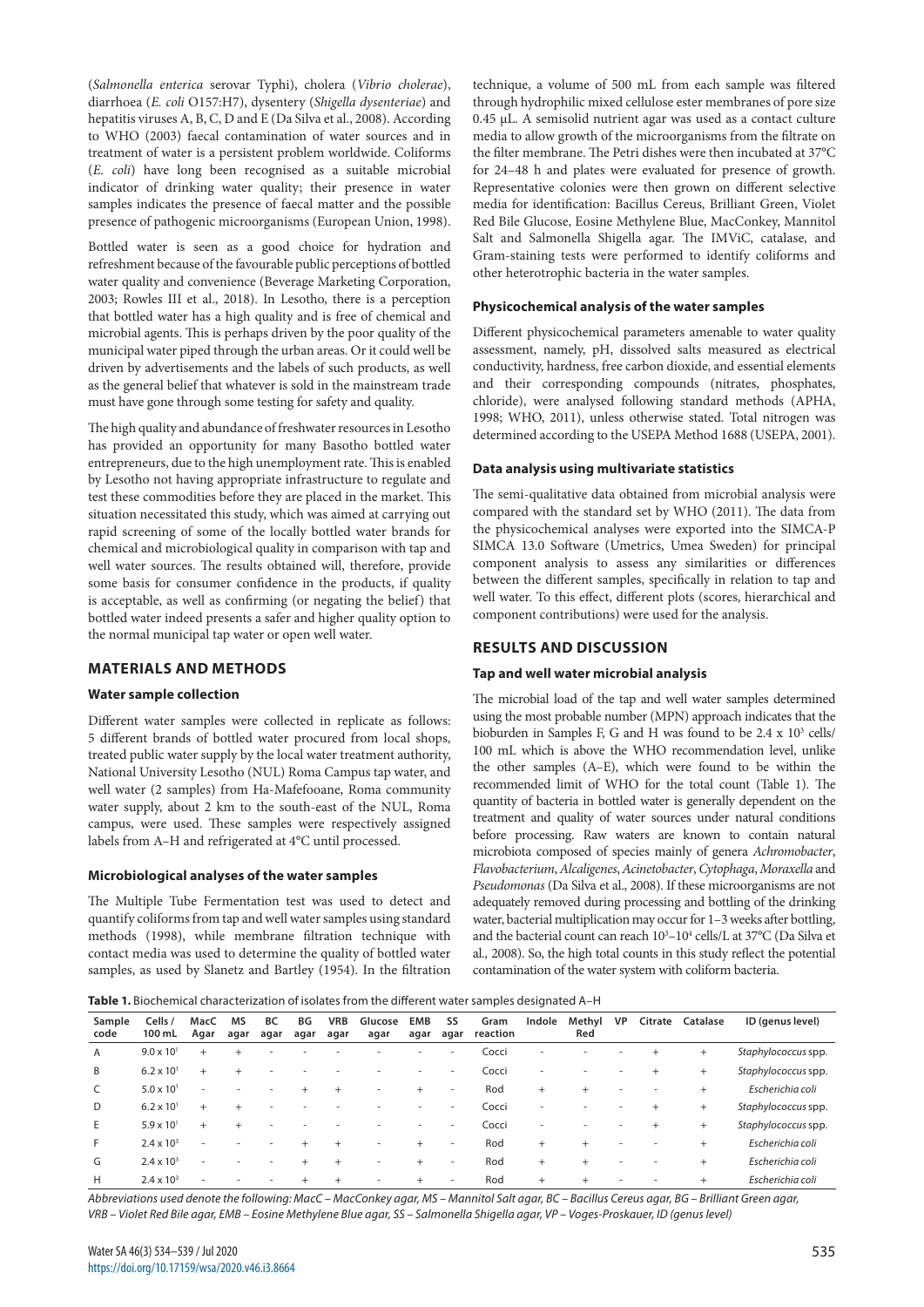**Table 2.** A summary of the physicochemical parameters of the different water samples

| Water sample   | рH              | EC (µS/cm)        | Chloride (mg/L) | Total hardness (mg/L) | Free $CO2$ (mg/L) | Total alkalinity (mg/L) | Nitrate (mg/L) |
|----------------|-----------------|-------------------|-----------------|-----------------------|-------------------|-------------------------|----------------|
| $\overline{A}$ | $7.73 + 0.02$   | $7.64 \pm 0.15$   | $0.08 + 0.04$   | $2.40+0.00$           | $2.93 + 1.27$     | $3.63 \pm 0.12$         | $0.05 + 0.01$  |
| B              | $7.59 + 0.03$   | $1.37 + 0.15$     | $0.05 + 0.02$   | $1.87 + 0.23$         | $4.40 \pm 0.00$   | $3.37 + 0.06$           | $0.05 + 0.01$  |
| C              | $8.09 + 0.05$   | $89.2 \pm 0.69$   | $0.02 + 0.02$   | $4.93 + 1.01$         | $12.47 + 1.27$    | $7.33 + 0.15$           | $0.06 + 0.01$  |
| D              | $7.42 + 0.10$   | $30.83 + 0.67$    | $0.02 + 0.02$   | $6.67 \pm 1.16$       | $4.4 \pm 0.00$    | $3.27 + 0.06$           | $0.04 + 0.01$  |
| E              | $7.87 + 0.02$   | $0.39 + 0.01$     | $0.04 \pm 0.01$ | $29.87 \pm 1.01$      | $27.87 + 2.54$    | $3.83 + 0.06$           | $0.04 + 0.00$  |
| F              | $7.90 + 0.01$   | $0.47 + 0.00$     | $0.04 \pm 0.00$ | $29.60 + 0.69$        | $29.33 + 2.54$    | $3.90 + 0.00$           | $0.05 + 0.01$  |
| G              | $7.91 \pm 0.01$ | $0.480 + 00$      | $0.04 \pm 0.01$ | $32.27 \pm 1.01$      | $32.67 + 2.54$    | $3.90 + 0.10$           | $0.05 + 0.01$  |
| H              | $8.31 \pm 0.02$ | $155.83 \pm 1.17$ | $0.02 \pm 0.02$ | $4.93 \pm 1.01$       | $4.93 \pm 1.27$   | $7.40 \pm 0.10$         | $0.07 + 0.00$  |
|                |                 |                   |                 |                       |                   |                         |                |

*EC: electrical conductivity*

## **Biochemical characterisation of the microbial composition of the water samples**

Characterisation of the microorganisms present in the different water samples was achieved using different media as indicated in Table 1. The microorganisms present in Samples A, B, D and E showed growth only on MacConkey and Mannitol Salt agar. No growth was observed on Bacillus Cereus, Brilliant Green, Violet Red Bile Glucose, Eosine Methylene Blue and Salmonella Shigella agar, while microorganisms from Sample C showed growth on Eosine Methylene Blue and MacConkey Agar (Table 1). The microbial contaminants isolated from A, B, D and E water samples were identified as *Staphylococcus* spp., while those from C, F, G and H were identified as *Escherichia coli* (Table 1).

In the tested bottled water brands, variations in the type and counts of bacteria indicate changes in the quality of drinkable water, and such alterations may reflect the source of contamination and changes in available nutrient content of the water (Falcone-Dias and Filho, 2013). This could imply that the characteristics of the water source and its management in the packaging and handling process have influenced the nature of bioburden in the branded water (Manaia et al., 1990; Rosenberg, 2003). As reported by Warburton (2000), microbial surveys of bottled water showed high heterotrophic plate counts (HPC). In some studies, the presence of *Vibrio cholera* infections has also been detected among people drinking bottled water (Blake et al., 1977; Kramer et al., 1996). In addition, fungal spoilage (Carbal and Fernandez-Pinto, 2002); the presence of antibiotic-resistant strains such as *Pseudomonas* spp. (Guillot and Leclerc, 1993; Legnani et al., 1999; Sacchetti et al., 2013), *Staphylococcus aureus* (Leclerc et al., 1985; Sacchetti et al., 2013), *Aeromonas hydrophila* (Manaia, et al., 1990), and the pathogens responsible for typhoid fever and traveller's diarrhoea (Warburton, 1993) has also been reported.

Therefore, the bottled water industry needs to follow strict quality standards in terms of microbiological analysis in water processing for production, bottling, transportation and storage (Cowman and Kelsey, 1992; Hunter, 1993). In this study, *E. coli* and *Staphylococcus* spp. were commonly encountered species. The presence of *E. coli* is strictly unacceptable (WHO, 2011). Though there is no recommended limit set for the presence of *Staphylococcus* spp. and other non-pathogenic microbial species in drinkable water, it is strongly commended that all drinking water sources be tested for any contaminant to control heterotrophic growth in the bottled water, assuming the permissible WHO limit, which is <500 CFU/mL during storage (Morais and Da Costa, 1990; Falcone-Dias and Filho, 2013).

#### **Assessment of physicochemical parameters**

Many different physicochemical properties of water are usually measured. These properties and their limits depend mostly on the source and purpose of that water. Table 2 summarises the values obtained for different physicochemical properties analysed in this study. Although all samples show high variability in electrical conductivity, chloride content, total hardness, free  $CO<sub>2</sub>$ , and total alkalinity (Table 2), the variability is insignificant relative to the permissible limits set by WHO (2003). This indicates that the contents have no noticeable adverse effect as reported by WHO. However, there could be adverse effects on human health from long-term usage, which could be associated with microbial indicators (Agrawal and Jagetia, 1997).

#### **Comparison of water samples using multivariate statistics**

Multivariate statistics have been used to demonstrate some of the variation in different samples. While multivariate statistics are known for simplifying a large volume of data, it has been employed recently in studies with a relatively small volume of data, e.g., the physicochemical characterisation of river water (Tanor et al., 2014), wastewater sludge (Tanor et al., 2016) and different animal manures (Nwahara et al., 2017).

Figure 1 shows the loadings plot of the eight sample groups with a variance of 76% on Component 1 and 24% on Component 2.

Samples E, F and G clustered together to the extent that E is hidden behind the symbols representing F and G (see Gen 1-1 in Fig. 1). The other group in the first generation (Gen 1-2) separated into 3 groups boxed Gen 2. A better visual representation of the generations is shown in Fig. 2, demonstrating the hierarchical clustering of the eight samples. The significance of clustering is that it shows which samples are closely related, in this case which ones have the same quality with respect to the analysed parameters.

Importantly, the replicates of the individual samples showed satisfactory clustering indicating considerable precision of the results.

Samples F, G and E have once again clustered together between the compound entries 14–21, forming one branch of the 1<sup>st</sup> Generation (Gen 1-1), and they remained individually indistinguishable. The remaining samples formed the second branch of the first generation (Gen 1-2) from which H breaks off as a second generation (Gen 2-1) leaving the other four samples in Gen 2-2. The cascade goes on until the fifth generation where individual samples (A and B) are eventually separated. However, the samples in Gen 1-1 could not form distinguishable intersample identities, indicating close resemblance in composition as shown by the intersecting lines showing individual replicates of each of the three samples (E, F and G). For example, entries 13, 14 and 15 were replicates of the same sample, although 13 seems to be more closely related to 16 and 20, while 15 is more closely related to the 17 and 21 replicates.

The comparison of the two multivariate statistics representations, the loadings plot and the hierarchical clustering, shows sufficient agreement in the major clustering of the samples. Interestingly, the latter also shows the samples with a higher precision, such as Sample B. Of note, there is also a high inter-sample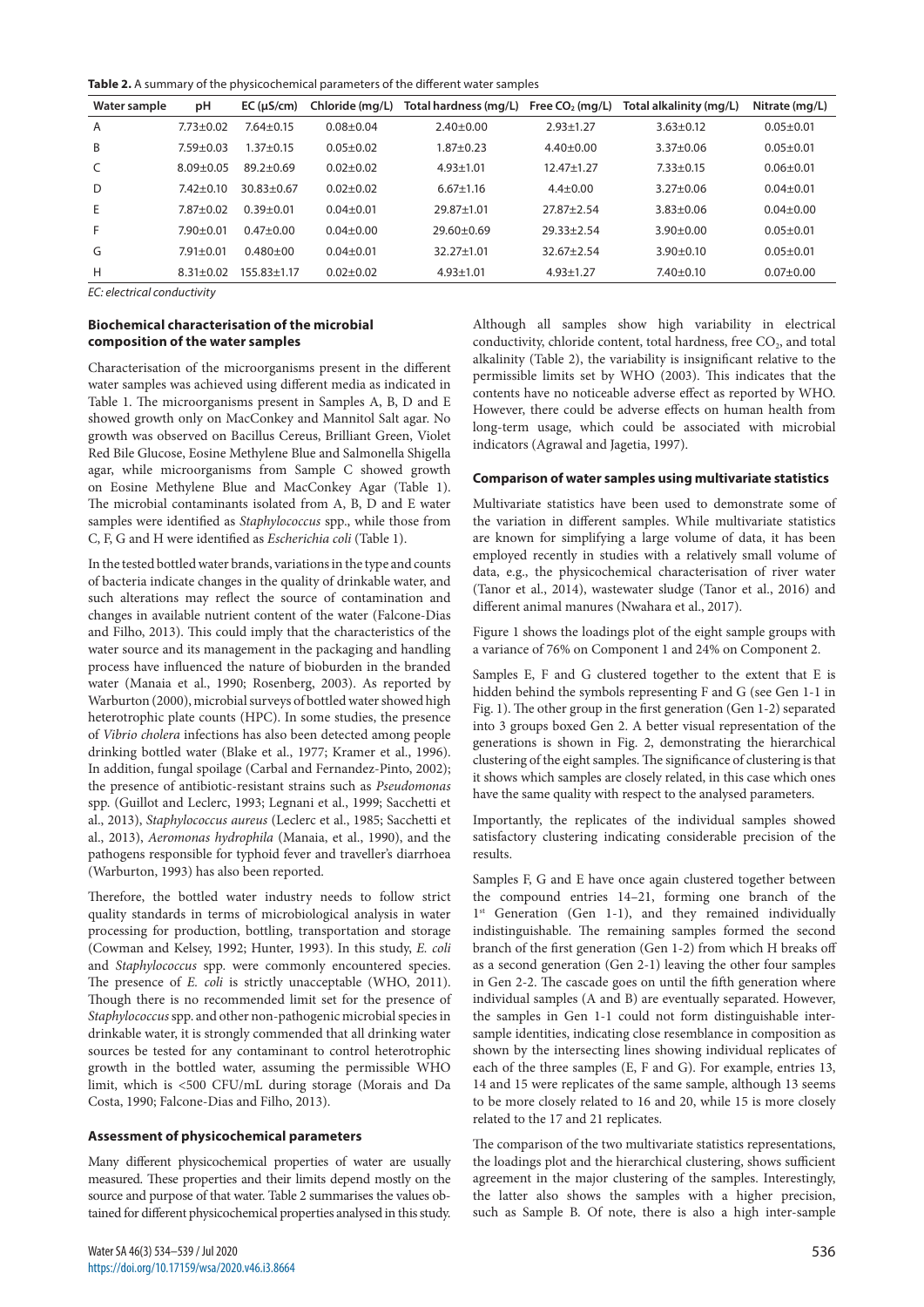

**Figure 1.** Loadings plot of the eight different water samples



**Figure 2.** The hierarchical representation showing relationship between the eight different samples

precision observed with the Gen 1-1 cluster (E, F and G samples represented by individual replicates denoted as 14–21). The other samples showed slightly lower precision, although they were still distinguishable from the other samples, albeit at the higher generation level (Gen 5).

Close inspection of the principal components that led to major clustering, as seen in Figs 1 and 2, showed that electrical conductivity (EC) was responsible for Principal Component 1 while total hardness and total alkalinity are responsible for Principal Component 2 (Fig. 3).

It is noteworthy that electrical conductivity is dependent on many phenomena that include the concentration of dissolved salts and the mobility of those ions (Tanor et al., 2014). Therefore, without exhaustive determination of different salts that could be in the



**Figure 3.** The plot showing the different parameters as contributions to the major differences seen in the clustering plots

sample, it is not possible to discuss the different conductivities in the samples, except to say that Sample H has the highest conductivity of all the samples in agreement with Table 3, which is not attributed to pH. The pH is usually one of the most important phenomena in determining the electrical conductivity of the aqueous solutions, due to the high mobility of H<sup>+</sup> ions (George and Ramollo, 2014).

#### **Comparison of results with prescribed permissible limits**

Although the physiochemical characteristics of the water samples were within the permissible limit of WHO (Table 3), the microbiological quality was highly compromised due to the presence of *E. coli*, which is one of the indicator organisms of coliforms (WHO, 2003). The presence of both *E. coli* and *Staphylococci* demonstrated contaminations attributable to poor hygiene either at the source or during the bottling process. In drinking water from municipal supplies, the coliform test can be used as an indicator of treatment efficiency and of the integrity of the distribution system (Kokkinakis et al., 2008; Setty et al., 2017). A heavy bioburden (2.4 x 103 cells/100mL) observed in the well and municipal tap water sources (F, G and H), confirmed by the presence of *E. coli*, indicated the poor quality of the water delivered to the community. The report by Da Silva et al. (2008) indicated the potential risk associated with the presence of coliforms in any drinking water as it could also suggest the potential presence of other pathogenic enteric microorganisms such as *Salmonella* spp., *Shigella* spp. and *Vibrio cholera*.

#### **CONCLUSIONS AND RECOMMENDATIONS**

We have demonstrated through this quick screening of the quality of bottled water that some of the bottled water procurable in Lesotho is not as healthy as most believe it to be. At least of one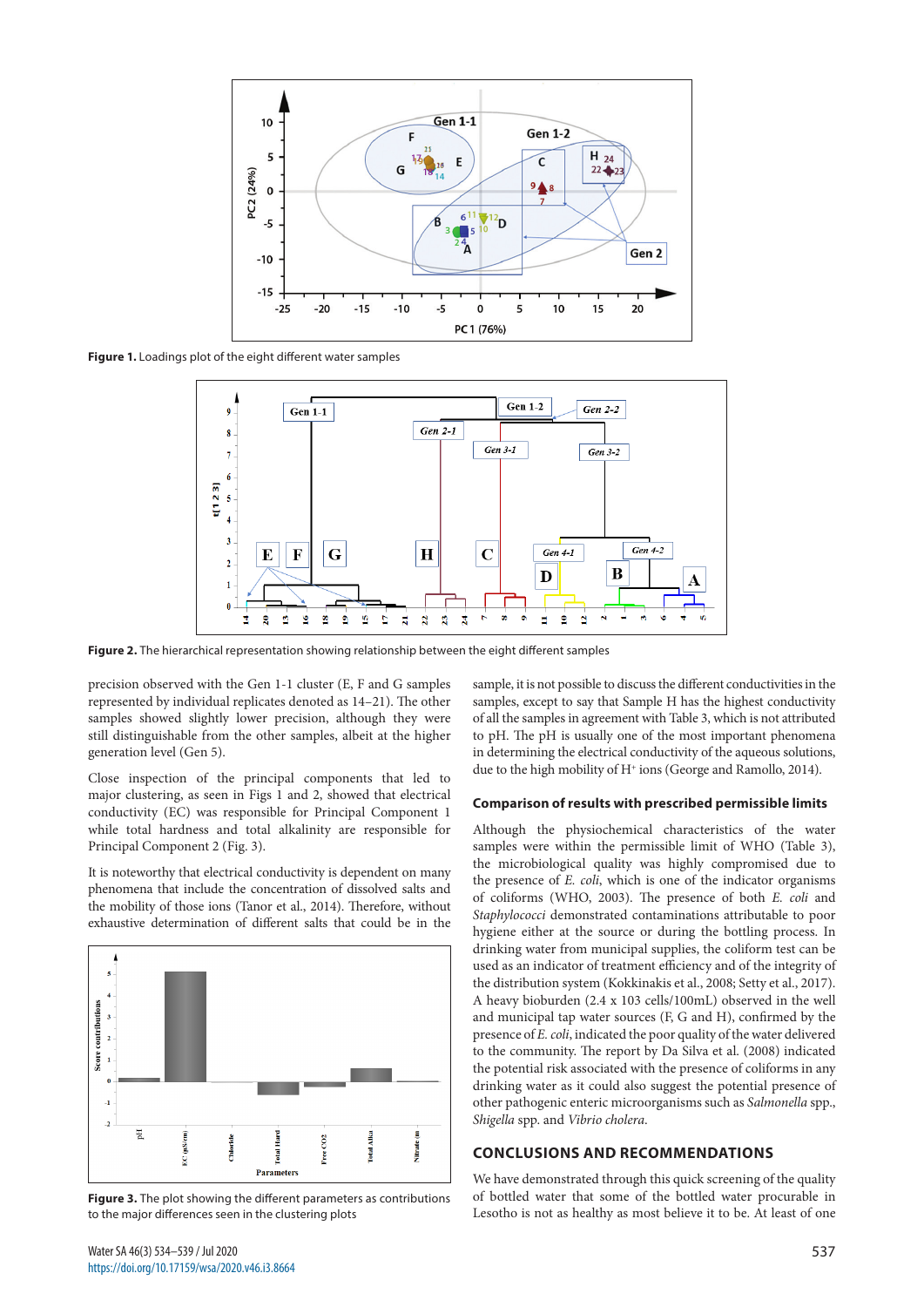| Parameter                    | Obtained data                           | Permissible limit           |
|------------------------------|-----------------------------------------|-----------------------------|
| Physicochemical:             |                                         |                             |
| рH                           | $7.42 - 8.31$                           | $6.5 - 8.5$                 |
| Electrical conductivity (EC) | 0.39-155.83                             | 2 500 µS/cm                 |
| Chloride                     | $0.02 - 0.08$                           | 250 mg/L                    |
| Hardness (soft)              | 1.87-32.27                              | Up to 50 mg/L $CaCO3$       |
| Free CO <sub>2</sub>         | $2.93 - 32.67$                          | No reference/recommendation |
| Total alkalinity             | $3.27 - 7.4$                            | No reference/recommendation |
| Nitrate                      | $0.04 - 0.07$                           | 50 mg/L $NO3$               |
| Microbiological:             |                                         |                             |
| Total colony counts          | $5.9 \times 10^{1} - 2.4 \times 10^{3}$ | 20-100/mL                   |
| Coliforms                    | NQ*                                     | 0/100mL                     |
| <b>Total coliforms</b>       | NQ                                      | 0/100mL                     |
| Staphylococci spp.           | NQ                                      | No reference/recommendation |

*NQ designated that the levels were not quantified, but showed presence in the samples*

of the bottled water samples could not be differentiated from the groundwater collected from the village next to the university. Given that bottled water is believed to be healthier than open source water, this could either mean that this bottled water sample was not as pure as it was purported to be, or that the open source water was at a purer level than anticipated. Although all the physicochemical and microbial load parameters assessed were within WHO acceptable limits, all the bottled water samples showed high levels of microbial load in all samples, except one (C). This positive testing of microbial presence implies contamination of the spring water could be from the source and/or poor hygienic practices during the bottling processes. For this reason, the safety of bottled water cannot be assumed.

Given that the brands are all local, and Lesotho does not have accredited laboratories for analytical testing of these local products, it is recommended that Government acts speedily and urgently to establish relevant infrastructure to ensure the safety of consumers. Environmental laws must be strictly enforced to protect vulnerable water sources such as the public wells. The other concern is that most of the brands did not display sufficient information about the quality aspects assessed in this study, with the exception of pH and electrical conductivity. There was no mention of the microbial content. The proprietors of the brands were not consulted about the study, and it is not advisable for the researchers to approach them about the results as the researchers are not a legal authority entrusted with the responsibility of quality assessment. In conclusion, it is recommended that awareness should also be created among the general public about the use of bottled water and that there is no foundation for the popular belief that bottled water is synonymous with purity.

## **REFERENCES**

- AGRAWAL V and JAGETIA M (1997) Hydrogeochemical assessment of groundwater quality in Udaipur city, Rajasthan, India. In: *Proceedings of National Conference on Dimension of Environmental Stress in India.* Department of Geology, MS University, Baroda, India. 151–154.
- APHA (1998) Standard Methods for the Examination of Water and Wastewater (20<sup>th</sup> edn). American Public Health Association, Washington DC. 1–47.
- BLAKE PA, ROSENBERG ML, FLORENCIA J, COSTA JB and GANGAROSA EJ (1977) Cholera in Portugal, 1974. II. Transmission by bottled mineral water. *Am. J. Epidemiol.* **105** 344–348. [https://doi.](https://doi.org/10.1093/oxfordjournals.aje.a112392) [org/10.1093/oxfordjournals.aje.a112392](https://doi.org/10.1093/oxfordjournals.aje.a112392)
- BITTON G (2005) *Wastewater Microbiology* (3rd edn). John Wiley and Sons, New Jersey.
- CARBAL D and PINTO VEF (2002) Fungal spoilage of bottled water. *Int. J. Food Microbiol.* **72** 73–76. [https://doi.org/10.1016/S0168-1605](https://doi.org/10.1016/S0168-1605(01)00628-6) [\(01\)00628-6](https://doi.org/10.1016/S0168-1605(01)00628-6)
- COWMAN S and KESLEY R (1992) Bottled water. In: Vanderzant C and Splittstoesser DF (eds) Compendium of Methods for the Microbiological Examination of Foods (3rd edn). American Public Health Association, Washington, DC. 1031–1036.
- DA SILVA MEZ, SANTANA RG, GUILHERMETTI M, FILHO IC, ENDO EH, UEDA-NAKAMURA T, NAKAMURA CV and FILHO BPD (2008) Comparison of the bacteriological quality of tap water and bottled mineral water. *Int. J. Hyg. Environ. Health*. **211** 504–509. <https://doi.org/10.1016/j.ijheh.2007.09.004>
- EUROPEAN UNION (1998) Directive 98/83/CE of Council of 3 November 1998 on the quality of water intended for human consumption. *Off. J. Eur. Commun*. **L330** 32–54.
- EUROPEAN PARLIAMENT AND COUNCIL OF THE EUROPEAN UNION (2009) Directive 2009/54/ EC of the European Parliament and of the Council of 18 June 2009 on the exploitation and marketing of natural mineral waters. *Off. J. Eur. Union* **L164** 45–58.
- FALCONE-DIAS MF and FILHO AF (2013) Quantitative variations in heterotrophic plate count and in the presence of indicator microorganisms in bottled mineral water. *Food Cont*. **31** 90–96. <https://doi.org/10.1016/j.foodcont.2012.09.038>
- GEORGE MJ and RAMOLLO N (2014) A study of the dynamics of copper (II) ions uptake from aqueous solutions by human hair using conductivity and pH measurements. *Eur. Chem. Bull.* **3** (9) 883–887. <http://dx.doi.org/10.17628/ecb.2014.3.883-887>
- GUILLOT E and LECLERC (1993) Biological specificity of bottled natural mineral waters: Characterization by ribosomal ribonucleic acid gene restriction patterns. *J. Appl. Bacteriol.* **75** 292–298. [https://](https://doi.org/10.1111/j.1365-2672.1993.tb02779.x) [doi.org/10.1111/j.1365-2672.1993.tb02779.x](https://doi.org/10.1111/j.1365-2672.1993.tb02779.x)
- HUNTER PR (1993) The microbiology of bottled mineral waters. *J. Appl. Bacteriol.* **74** 345–352. [https://doi.org/10.1111/j.1365-2672.1993.tb0](https://doi.org/10.1111/j.1365-2672.1993.tb05137.x) [5137.x](https://doi.org/10.1111/j.1365-2672.1993.tb05137.x)
- KOKKINAKIS EN, FRAGKIADAKIS GA and KOKKINAKI AN (2008) Monitoring microbiological quality of bottled water as suggested by HACCP methodology. *Food Cont.* **19** 957–961. [https://doi.org/](https://doi.org/10.1016/j.foodcont.2007.10.001) [10.1016/j.foodcont.2007.10.001](https://doi.org/10.1016/j.foodcont.2007.10.001)
- KRAMER MH, HERWALDT BL, CRAUN GF, CALDERON RL and JURANEK DD (1996) Surveillance for waterborne-disease outbreaks – United States, 1993–1994. *Surveillance Summaries: Morbidity and Mortality Weekly Report* **45** 1–31. [https://stacks.cdc.](https://stacks.cdc.gov/view/cdc/26708) [gov/view/cdc/26708](https://stacks.cdc.gov/view/cdc/26708)
- LECLERC H, MOSSEL DAA and SAVAGE C (1985) Monitoring noncarbonated ('still') mineral waters for aerobic colonisation. *Int. J. Food Microbiol.* **2** 341–347. [https://doi.org/10.1016/0168-](https://doi.org/10.1016/0168-1605(85)90024-8) [1605\(85\)90024-8](https://doi.org/10.1016/0168-1605(85)90024-8)
- LEGNANI P, LEONI E, RAPUANO S, TURIN D and VALENTI C (1999) Survival and growth of *Pseudomonas aeruginosa* in natural mineral water: A 5-year study. *Int. J. Food Microbiol.* **53** 153–158. <https://doi.org/10.1111/j.1365-2672.1990.tb01586.x>
- MANAIA CM, NUNES OC, MORAIS P and DA COSTA MS (1990) Heterotrophic plate counts and the isolation of bacteria from mineral waters on selective and enrichment media. *J. Appl. Bacteriol.* **69** 871– 876. <https://doi.org/10.1111/j.1365-2672.1990.tb01586.x>
- MORAIS PV and DA COSTA MS (1990) Alterations in the major heterotrophic bacterial populations isolated from a still bottled mineral water. *J. Appl. Bacteriol.* **69** (5) 750–757. [https://doi.](https://doi.org/10.1111/j.1365-2672.1990.tb01572.x) [org/10.1111/j.1365-2672.1990.tb01572.x](https://doi.org/10.1111/j.1365-2672.1990.tb01572.x)
- NWAHARA NU, MOTHOAKO KP, SAMOSAMO TJ, TAASI RS, POSHOLI MA, SHALE L, MEKBIB SB and GEORGE MJ (2017) A chemometric comparison of organic manure from different animal sources using a principal component analysis. *Asian J. Agric. Sci.* **9**  (1) 1–7.<https://doi.org/10.19026/ajas.9.4192>
- ROSENBERG FA (2003) The microbiology of bottled water. *Clin. Microbiol. Newslett.* **25** (6) 41–44. [https://doi.org/10.1016/S0196-43](https://doi.org/10.1016/S0196-4399(03)80019-3) [99\(03\)80019-3](https://doi.org/10.1016/S0196-4399(03)80019-3)
- ROWLES (III) LS, ALCALDE R, BOGOLASKY F, KUM S, DIAZ-ARRIAGA FA, AYRES C. MIKELONIS AM, TOLEDO-FLORES LJ, ALONSO-GUTIÉRREZ MG, PÉREZ-FLORES ME, LAWLER DM, PETER M, WARD PM, LOPEZ-CRUZ JY and SALEH NB (2018) Perceived versus actual water quality: Community studies in rural Oaxaca, Mexico. *Sci. Total Environ.* **622–623** 626–634. [https://doi.](https://doi.org/10.1016/j.scitotenv.2017.11.309) [org/10.1016/j.scitotenv.2017.11.309](https://doi.org/10.1016/j.scitotenv.2017.11.309)